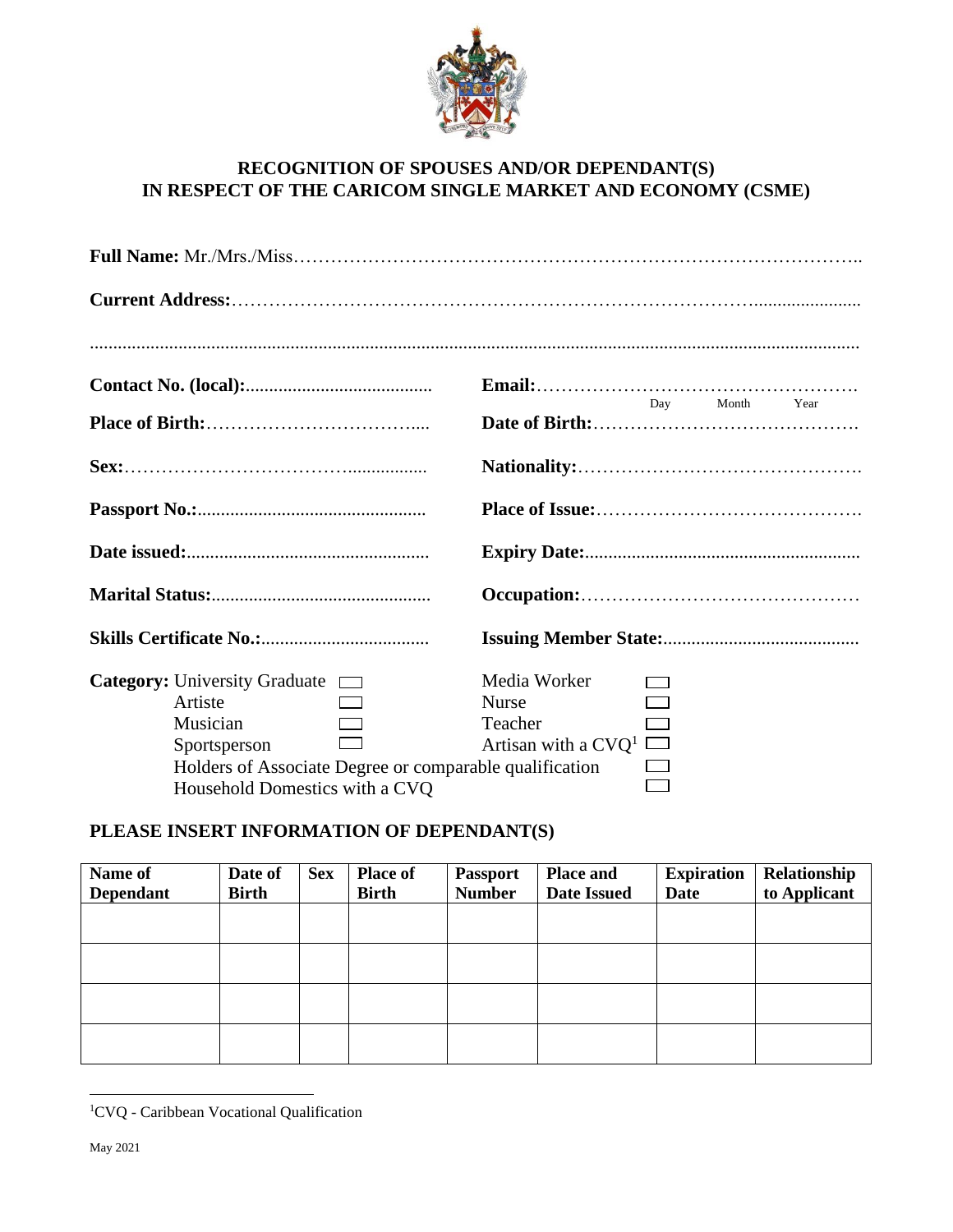## PLEASE INSERT THE INFORMATION OF YOUR SPOUSE

I, the undersigned, declare that the information given in this application is true to the best of my knowledge and belief.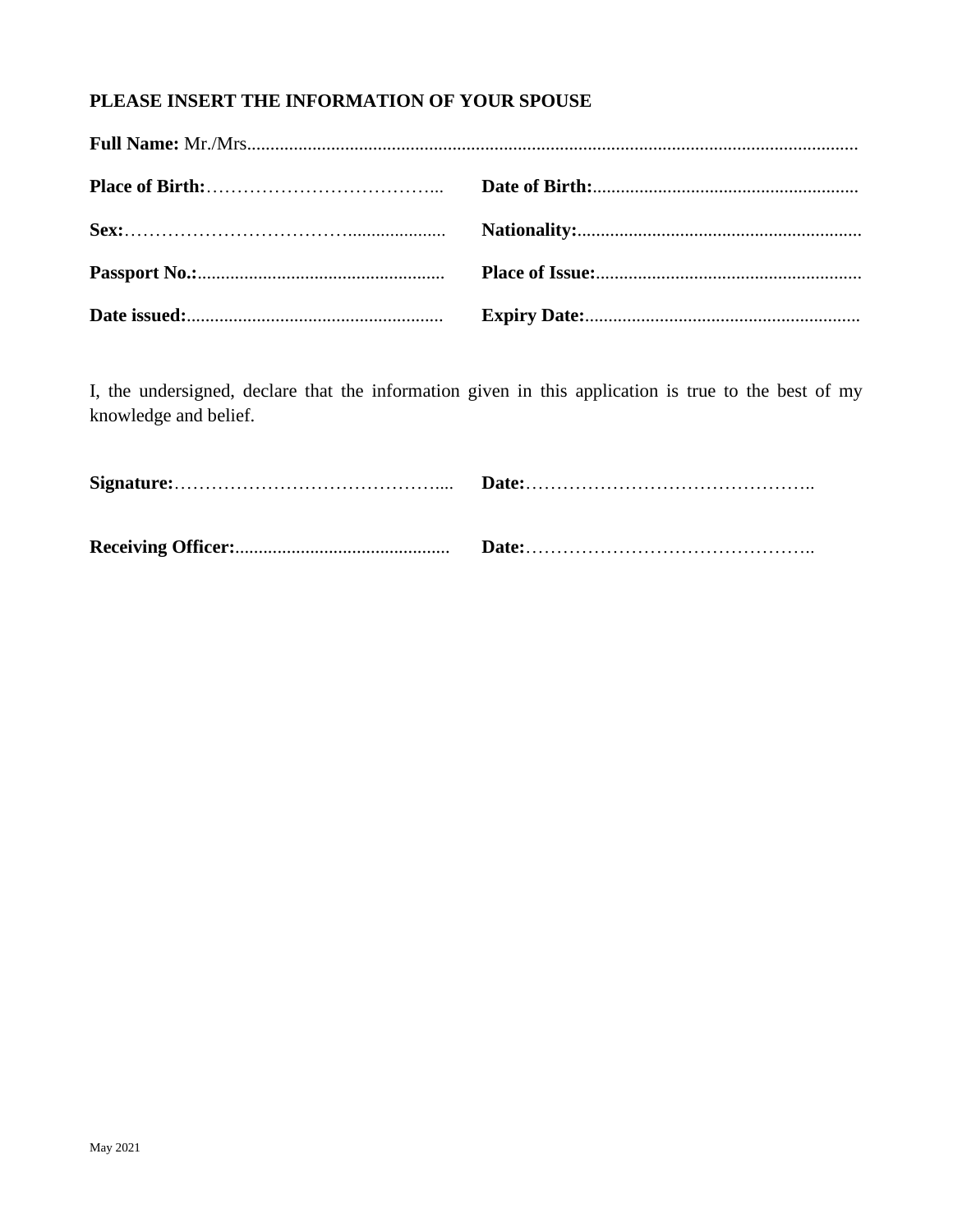# **PLEASE READ ALL INSTRUCTIONS BEFORE SUBMITTING THE APPLICATION. INCOMPLETE APPLICATIONS WILL NOT BE ACCEPTED. PLEASE FILL THE APPLICATION IN BLOCK LETTERS.**

### **DEPENDANT(S)**

- 1. Completed form
- 2. One (1) notarized copy of your Certificate of Recognition of Caribbean Community Skills Qualification
- 3. One (1) certified passport-sized photograph for each dependant
- 4. One (1) notarized copy of birth certificate for each dependant
- 5. One (1) notarized copy of the bio-data and immigration status pages from a valid passport for each dependant
- 6. One (1) notarized copy of Adoption papers **(for adopted children)**
- 7. Birth Certificate of applicant (if dependant is a parent)
- 8. A valid Police Record of dependant(s) from country of residence for the past year **(if dependant is a parent, or is age 16 and over)**
- 9. Receipt of Payment of Processing Fee (EC\$50.00)

#### **SPOUSE**

- 1. Completed form
- 2. One (1) notarized copy of your Certificate of Recognition of Caribbean Community Skills Qualification
- 3. One (1) notarized copy of marriage certificate
- 4. One (1) notarized copy of bio-data and immigration status pages
- 5. One (1) certified passport-sized photograph
- 6. Police record of spouse from country of residence for the past year
- **7.** Receipt of Payment of Processing Fee (EC\$50.00)